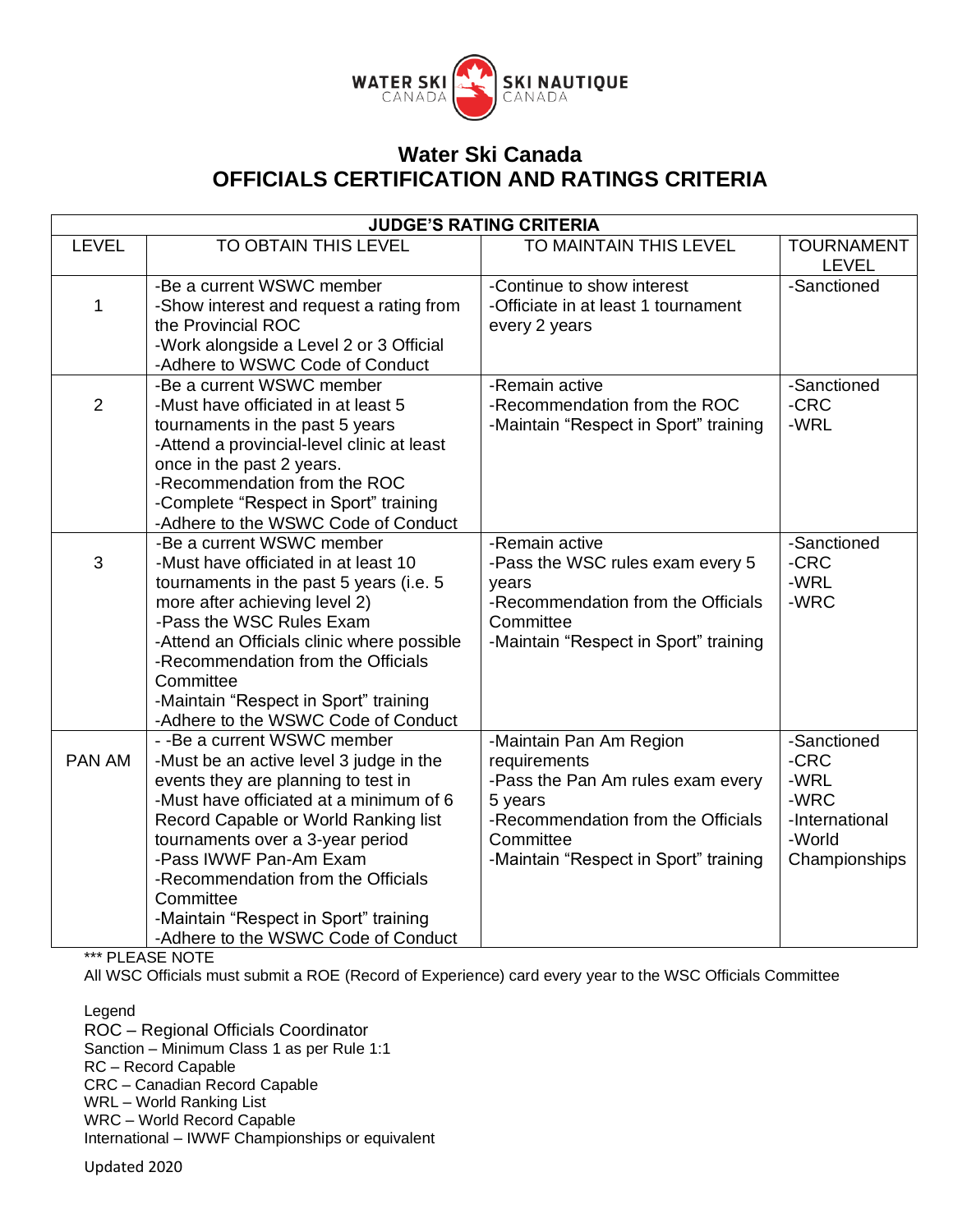

| <b>CALCULATOR'S RATING CRITERIA</b> |                                                                            |                                       |                          |
|-------------------------------------|----------------------------------------------------------------------------|---------------------------------------|--------------------------|
| <b>LEVEL</b>                        | <b>TO OBTAIN THIS LEVEL</b>                                                | TO MAINTAIN THIS LEVEL                | <b>TOURNAMENT</b>        |
|                                     |                                                                            |                                       | <b>LEVEL</b>             |
|                                     | -Be a current WSWC member                                                  | -Continue to show interest            | -Sanctioned              |
|                                     | -Show interest and request a rating from                                   | -Calculate in at least 1 tournament   |                          |
|                                     | the Provincial ROC                                                         | every 2 years                         |                          |
|                                     | -Work alongside a Level 2 or 3 Official                                    |                                       |                          |
|                                     | -Adhere to the WSWC Code of Conduct                                        |                                       |                          |
|                                     | -Be a current WSWC member                                                  | -Remain active                        | -Sanctioned              |
| $\overline{2}$                      | -Must have calculated in at least 5                                        | -Recommendation from the ROC          | -CRC                     |
|                                     | tournaments in the last 5 years                                            | -Maintain "Respect in Sport" training | -WRL                     |
|                                     | -Be familiar with scoring software                                         |                                       |                          |
|                                     | -Recommendation from the ROC                                               |                                       |                          |
|                                     | -Complete "Respect in Sport" training                                      |                                       |                          |
|                                     | -Adhere to the WSWC Code of Conduct                                        |                                       |                          |
|                                     | -Be a current WSWC member                                                  | -Remain active                        | -Sanctioned              |
| 3                                   | -Must have calculated in at least 10                                       | -Pass the WSC rules exam every 5      | -CRC                     |
|                                     | sanctioned tournaments in 5 years.                                         | vears                                 | -WRL                     |
|                                     | (i.e. 5 more after achieving level 2)<br>-Minimum of 2 tournaments must be | -Recommendation from the Officials    | -WRC                     |
|                                     |                                                                            | Committee                             | -International<br>-World |
|                                     | CRC or higher<br>-Pass WSC Rules Exam                                      | -Maintain "Respect in Sport" training |                          |
|                                     | -Attend an Officials clinic where possible                                 |                                       | Championships            |
|                                     | -Recommendation from the Officials                                         |                                       |                          |
|                                     | Committee                                                                  |                                       |                          |
|                                     | -Maintain "Respect in Sport" training                                      |                                       |                          |
|                                     | -Adhere to the WSWC Code of Conduct                                        |                                       |                          |
|                                     |                                                                            |                                       |                          |

\*\*\* PLEASE NOTE

All WSC Officials must submit a ROE (Record of Experience) card every year to the WSC Officials Committee

Legend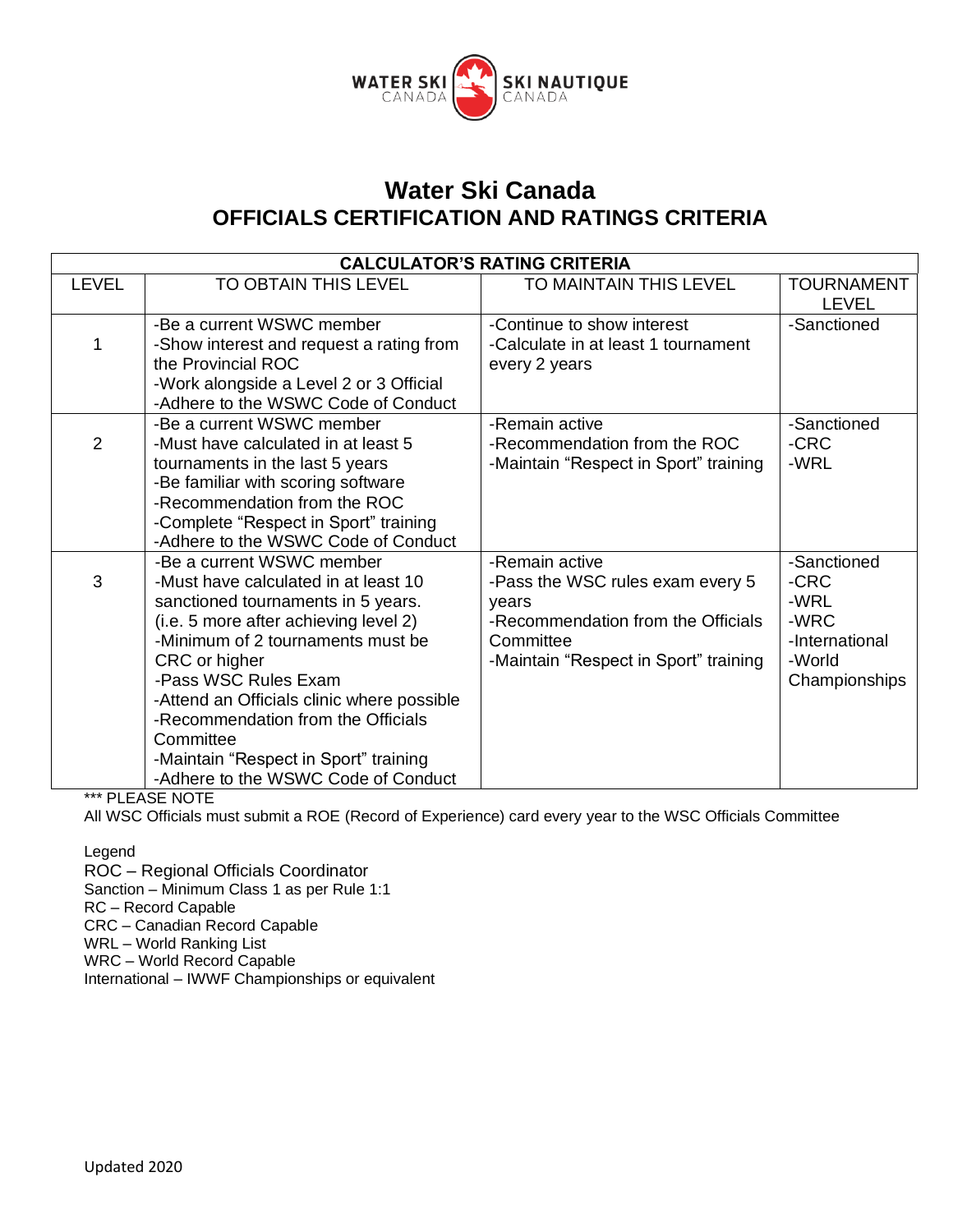

| <b>DRIVER'S RATING CRITERIA</b>  |                                                                                                                                                                                                                                                                                                                                                                                                                                                                                                                  |                                                                                                                                                                                                                                                                                                                                                                                                                                   |                                     |  |
|----------------------------------|------------------------------------------------------------------------------------------------------------------------------------------------------------------------------------------------------------------------------------------------------------------------------------------------------------------------------------------------------------------------------------------------------------------------------------------------------------------------------------------------------------------|-----------------------------------------------------------------------------------------------------------------------------------------------------------------------------------------------------------------------------------------------------------------------------------------------------------------------------------------------------------------------------------------------------------------------------------|-------------------------------------|--|
| <b>LEVEL</b>                     | TO OBTAIN THIS LEVEL                                                                                                                                                                                                                                                                                                                                                                                                                                                                                             | TO MAINTAIN THIS LEVEL                                                                                                                                                                                                                                                                                                                                                                                                            | <b>TOURNAMENT</b><br><b>LEVEL</b>   |  |
| 1                                | -Be a current WSWC member<br>-Show interest and request a rating from<br>the Provincial ROC and/or attend a<br>Provincial driver's clinic<br>-Work alongside a Level 2 or 3 Driver<br>-Have a Pleasure Craft Operators Card<br>-Adhere to the WSWC Code of Conduct                                                                                                                                                                                                                                               | -Continue to show interest<br>-Drive in at least 1 tournament every<br>2 years                                                                                                                                                                                                                                                                                                                                                    | -Sanctioned                         |  |
| 2ST<br><b>SLALOM</b><br>& TRICK  | -Be a current WSWC member<br>-Drive in at least 5 Class 1 tournaments in<br>the last 5 years<br>-Must have pulled an accumulated total of<br>at least 25 skiers in Slalom and Trick<br>-Recommendation from the ROC<br>-Have a Pleasure Craft Operators Card<br>-Complete "Respect in Sport" training<br>-Adhere to the WSWC Code of Conduct                                                                                                                                                                     | -Drive a minimum 1 tournament<br>every 2 years<br>-Must have pulled an accumulated<br>total of 15 skiers in Slalom and Trick<br>over a 2- year period<br>-Recommendation from the ROC<br>-Maintain "Respect in Sport" training                                                                                                                                                                                                    | -Sanctioned                         |  |
| 2<br>$3-$<br><b>EVENT</b>        | -In addition to the above<br>-Must have pulled an accumulated total of<br>at least 5 skiers in Jump in a tournament<br>or pulled an accumulated total of 25 skiers<br>in Slalom, Trick and Jump at a Training<br>Camp under the supervision of a<br><b>Provincial/National Team Coach</b><br>-Recommendation from the above Coach<br>-Recommendation from the ROC<br>-Complete "Respect in Sport" training<br>-Adhere to the WSWC Code of Conduct                                                                | -In addition to the above<br>-Must have pulled an accumulated<br>total of 15 skiers in Jump over a 2-<br>year period<br>-Recommendation from the ROC<br>-Maintain "Respect in Sport" training                                                                                                                                                                                                                                     | -Sanctioned                         |  |
| 3 ST<br><b>SLALOM</b><br>& TRICK | -Be a current WSWC member<br>-Drive in at least 5 Class 1 sanctioned<br>tournaments within a 4-year period<br>- Must have pulled an accumulated total of<br>at least 50 skiers in each Slalom & Trick in<br>a tournament<br>-Pass WSC Rules Exam<br>-Must have experience with current speed<br>control technology in Slalom & Trick<br>-Recommendation from the Officials<br>Committee<br>-Have a Pleasure Craft Operators Card<br>-Maintain "Respect in Sport" training<br>-Adhere to the WSWC Code of Conduct | -Drive 3 tournaments within a 3-year<br>period<br>Drive at 1 Provincials (or higher)<br>tournament within a 2-year period<br>-Must have pulled an accumulated<br>total of 30 skiers in Slalom & Trick<br>over a period of 2 years<br>-Attend a Drivers or Judges Clinic<br>every 5 years<br>-Pass the WSC rules exam every 5<br>years<br>-Recommendation from the Officials<br>Committee<br>-Maintain "Respect in Sport" training | -Sanctioned<br>-CRC<br>-WRL<br>-WRC |  |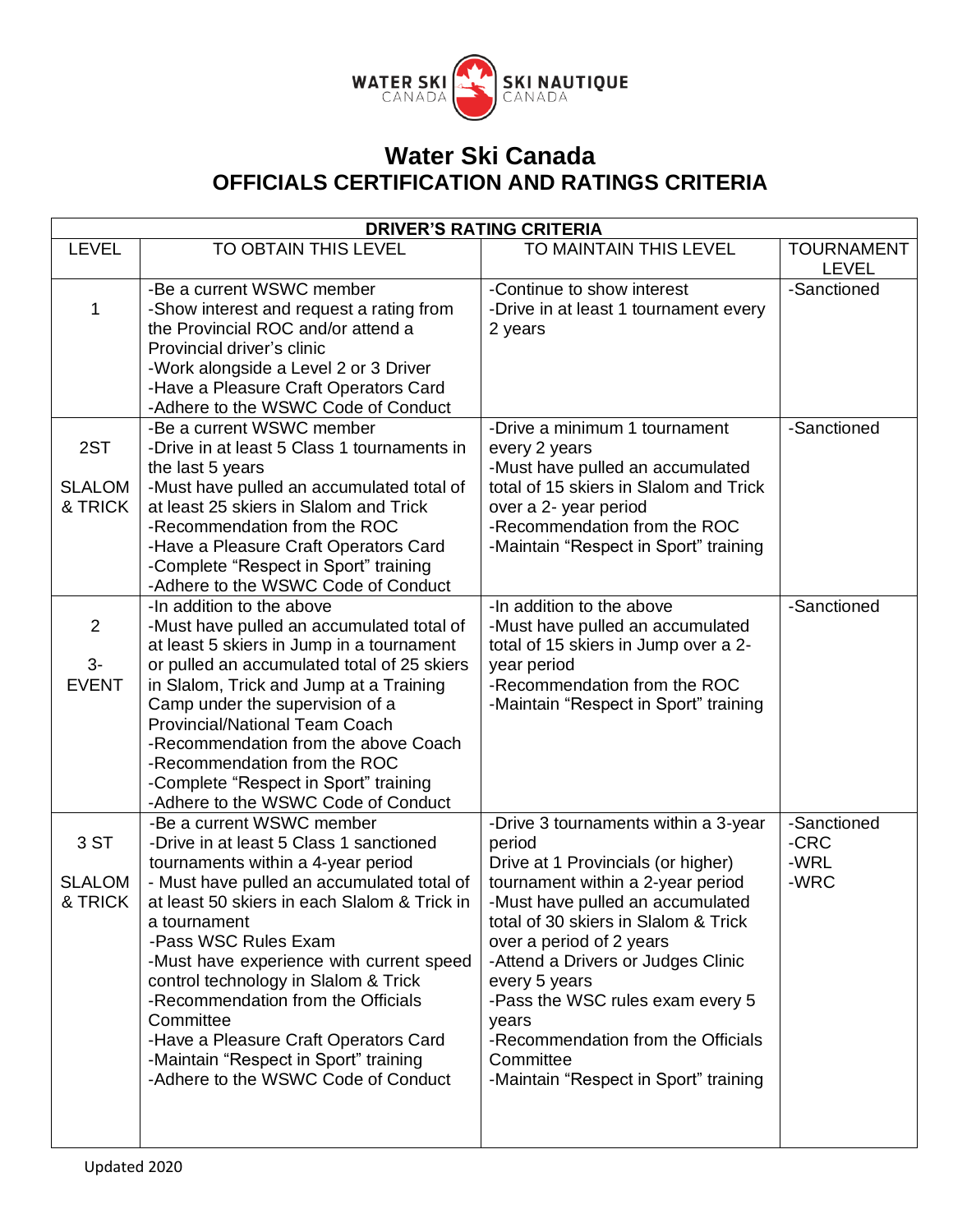

| 3<br>$3-$<br><b>EVENT</b> | -In addition to the above<br>-Must have pulled an accumulated total<br>of at least 50 skiers in Jump<br>-Must have experience with current<br>speed control technology in all three<br>events                                                                                                                                                                                       | -In addition to the above<br>-Must have pulled an accumulated<br>total of 30 skiers in Jump over 2<br>years                                                                  | Sanctioned<br>-CRC<br>-WRL<br>-WRC                                               |
|---------------------------|-------------------------------------------------------------------------------------------------------------------------------------------------------------------------------------------------------------------------------------------------------------------------------------------------------------------------------------------------------------------------------------|------------------------------------------------------------------------------------------------------------------------------------------------------------------------------|----------------------------------------------------------------------------------|
| <b>INT</b>                | -Be a current WSWC member<br>-Must be an active Level 3 Driver for a<br>minimum of 2 years<br>-Drive in all 3 events in a minimum of 2<br>WRL or CRC events within a 4-year period<br>-Apply in writing to the Officials Committee<br>for review<br>-Recommendation from the Officials<br>Committee<br>-Maintain "Respect in Sport" training<br>-Adhere to the WSWC Code of Conduct | -Maintain Pan Am Region<br>requirements<br>-Run a Drivers Clinic once every 5<br>vears<br>-Pass the WSC rules exam every 5<br>years<br>-Maintain "Respect in Sport" training | -Sanctioned<br>-CRC<br>-WRL<br>-WRC<br>-International<br>-World<br>Championships |

\*\*\* PLEASE NOTE

All WSC Officials must submit a ROE (Record of Experience) card every year to the WSC Officials Committee

Legend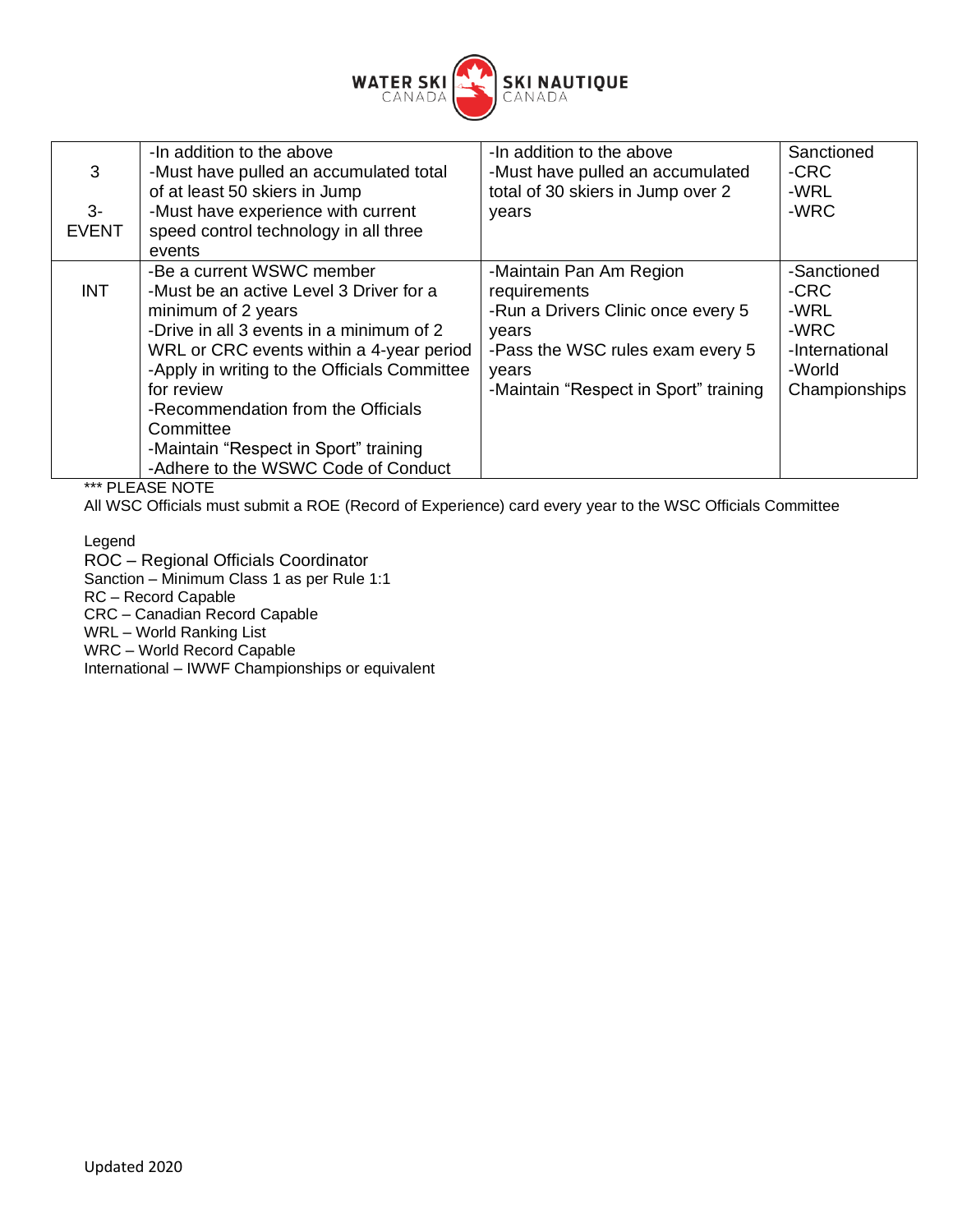

| <b>TECHNICAL CONTROLLER RATING CRITERIA</b> |                                           |                                       |                   |
|---------------------------------------------|-------------------------------------------|---------------------------------------|-------------------|
| LEVEL                                       | <b>TO OBTAIN THIS LEVEL</b>               | TO MAINTAIN THIS LEVEL                | <b>TOURNAMENT</b> |
|                                             |                                           |                                       | <b>LEVEL</b>      |
|                                             | -Be a current WSWC member                 | -Remain active                        | -Sanctioned       |
| S                                           | -Demonstrate the ability to fulfill       | -Recommendation from the ROC          |                   |
|                                             | requirements                              | -Maintain "Respect in Sport" training |                   |
|                                             | -Show interest and request a rating from  |                                       |                   |
|                                             | the Provincial ROC                        |                                       |                   |
|                                             | -Complete "Respect in Sport" training     |                                       |                   |
|                                             | -Adhere to the WSWC Code of Conduct       |                                       |                   |
|                                             | -Be a current WSWC member                 | -Act as TC at 1 WSC RC tournament     | Sanctioned        |
| <b>RC</b>                                   | -Act as assistant TC at a minimum of 2 RC | over a 2-year period                  | -CRC              |
|                                             | tournaments                               | -Recommendation from the Officials    | -WRL              |
|                                             | -Recommendation from the Officials        | Committee                             | -WRC              |
|                                             | Committee                                 | -Pass the WSC Rules Exam every 5      | -International    |
|                                             | -Pass WSC Rules Exam                      | years                                 | -World            |
|                                             | -Maintain "Respect in Sport" training     | -Maintain "Respect in Sport" training | Championships     |
|                                             | -Adhere to the WSWC Code of Conduct       |                                       |                   |

\*\*\* PLEASE NOTE

All WSC Officials must submit a ROE (Record of Experience) card every year to the WSC Officials Committee

Legend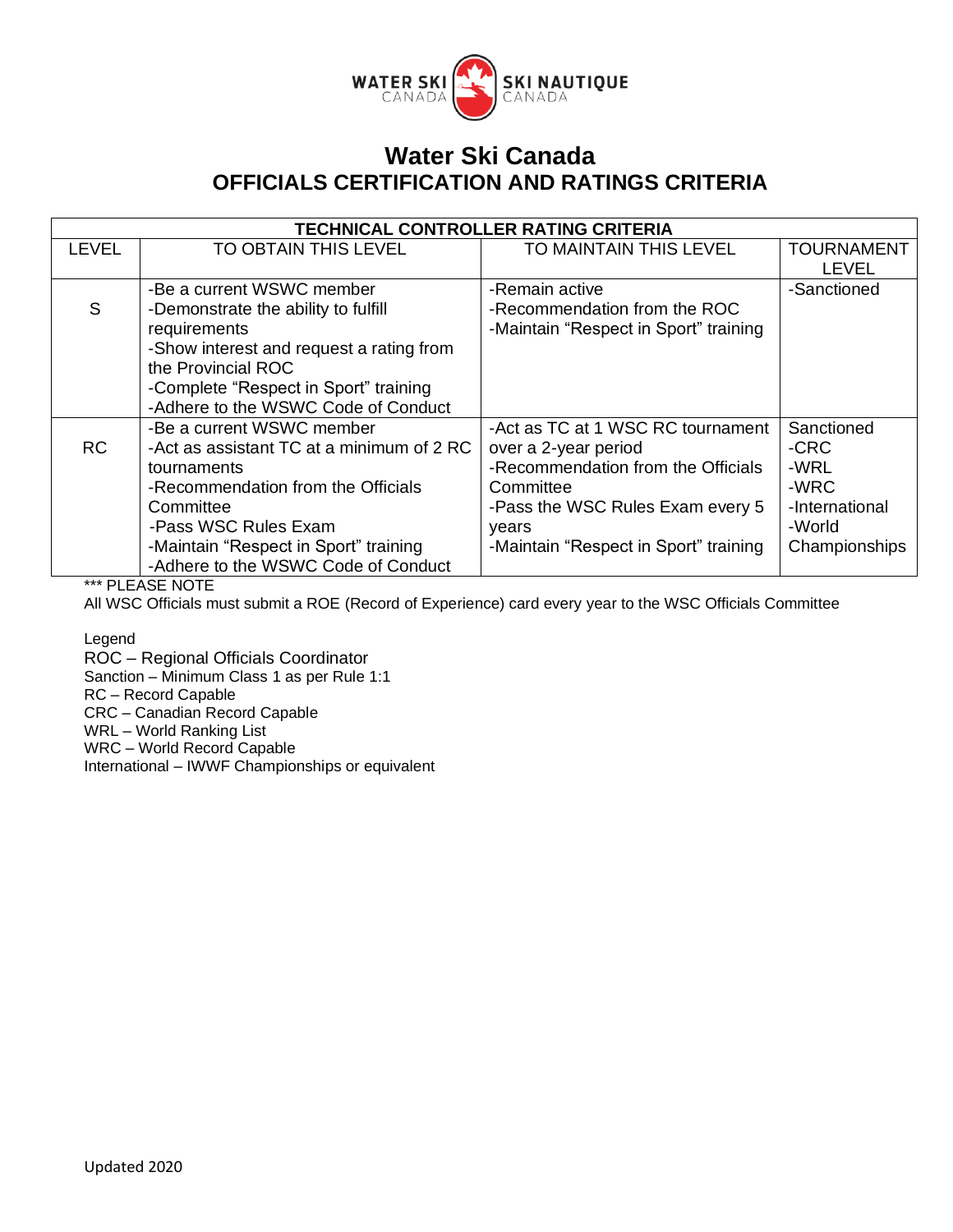

| <b>SAFETY DIRECTOR RATING CRITERIA</b> |                                                                                                                                                                                                                                                                                                                                                   |                                                                                                                                                                                                |                                                                                 |
|----------------------------------------|---------------------------------------------------------------------------------------------------------------------------------------------------------------------------------------------------------------------------------------------------------------------------------------------------------------------------------------------------|------------------------------------------------------------------------------------------------------------------------------------------------------------------------------------------------|---------------------------------------------------------------------------------|
| <b>LEVEL</b>                           | TO OBTAIN THIS LEVEL                                                                                                                                                                                                                                                                                                                              | TO MAINTAIN THIS LEVEL                                                                                                                                                                         | <b>TOURNAMENT</b><br><b>LEVEL</b>                                               |
| S                                      | -Be a current WSWC member<br>-Demonstrate ability to fulfill requirements<br>-Show interest and request a rating from<br>the Provincial ROC<br>-Be familiar with the WSWC EPP and<br>Safety Manual<br>-Complete the "Making Headway in Sport"<br>eLearning module<br>-Complete "Respect in Sport" training<br>-Adhere to the WSWC Code of Conduct | -Remain active<br>-Recommendation from the ROC<br>-Maintain "Respect in Sport" training                                                                                                        | -Sanctioned                                                                     |
| <b>RC</b>                              | -Be a current WSWC member<br>- Act as Safety Director at a minimum of 2<br>tournaments<br>-Recommendation from the Officials<br>Committee<br>-Pass WSC Rules Exam<br>-Maintain "Respect in Sport" training<br>-Adhere to the WSWC Code of Conduct                                                                                                 | -Act as SD at 1 WSC RC tournament<br>over a 5-year period<br>-Recommendation from Officials<br>Committee<br>-Pass the WSC Rules Exam every 5<br>years<br>-Maintain "Respect in Sport" training | Sanctioned<br>-CRC<br>-WRL<br>-WRC<br>-International<br>-World<br>Championships |

\*\*\* PLEASE NOTE

All WSC Officials must submit a ROE (Record of Experience) card every year to the WSC Officials Committee

Legend